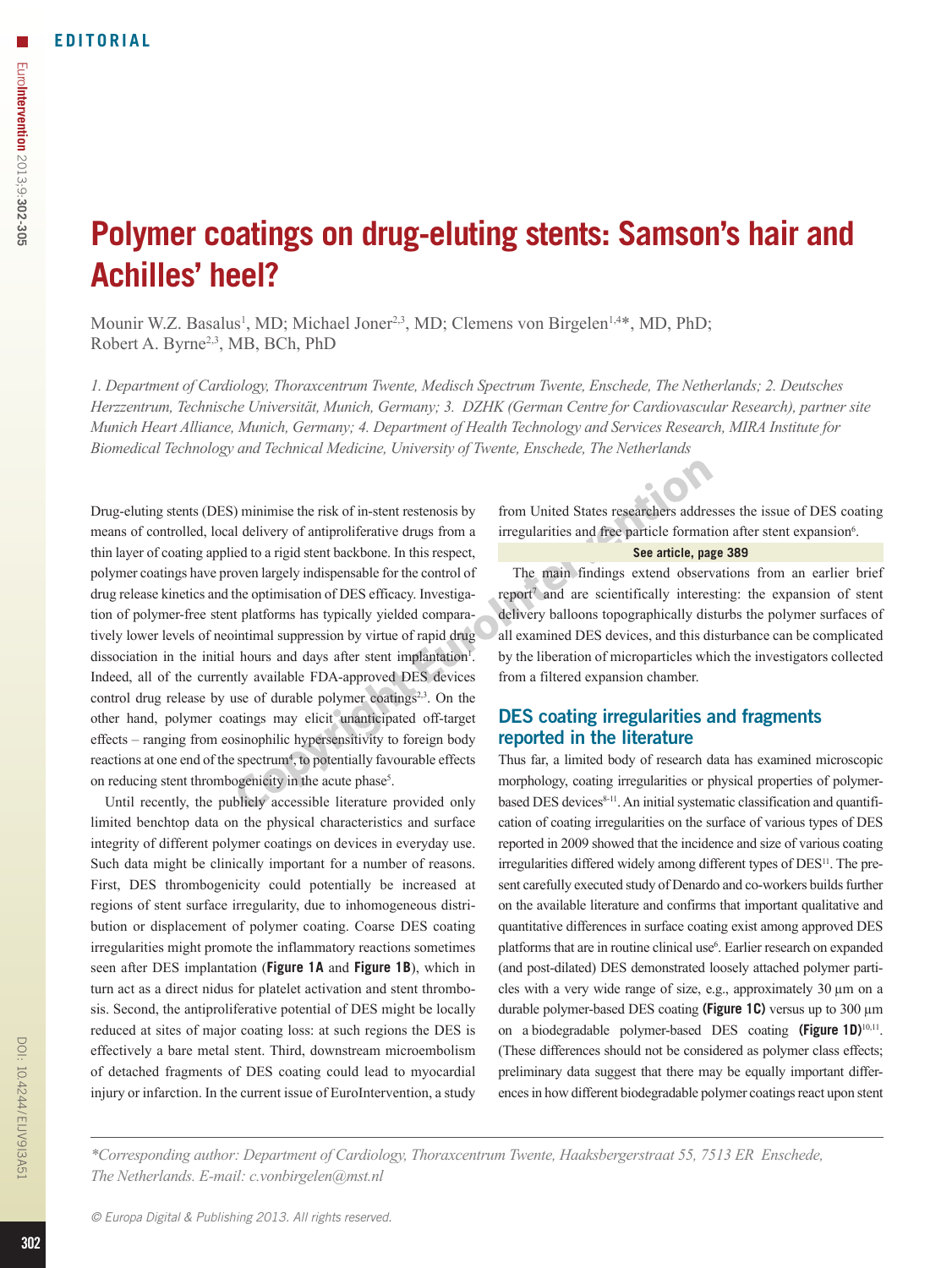

**Figure 1.** *Representative high power (×200) magnifications of polymer-coated stent struts after Movat Pentachrome (A) and Giemsa eosin (B) staining. Note, there is presence of polymer cracking (black arrowheads) and delamination (black arrows) resulting in moderate inflammatory reaction, mostly consisting of monocyte and neutrophil infiltration. Furthermore, neovascularisation (\*) is observed in the surroundings of stent struts as a sign of sustained inflammation. C) Partially detached fragment of coating (\*) and ridge-like thickening of coating (#) on an everolimus-eluting XIENCE V® stent (Abbott Vascular, Santa Clara, CA, USA). D) Partially detached fragment of coating on a biolimuseluting BioMatrix™ stent (size 85×310 µm; Biosensors International, Singapore, Singapore). E) Phosphorylcholine-based zotarolimuseluting Endeavor® stent (Medtronic, Minneapolis, MN, USA) with visual aspect of bare metal areas. F) An area with total loss of coating on a biolimus-eluting stent, indicating total detachment of a polymer fragment. (Panels C-F modified from references 10 and 11).*

expansion) $12$ . In addition, the identification of uncoated areas on DES may be considered as evidence of total detachment of polymer fragments (**Figure 1E** and **Figure 1F**), in particular if interpreted in the context of previously reported data from unexpanded DES13. In the present study, Denardo and co-workers went one step further, collecting and analysing totally detached particles liberated during DES expansion, by filtering the medium in which the DES were expanded. Optical microscopy and scanning electron microscopy (SEM) were used for subsequent examination of the filter, aiming at qualitative and quantitative analysis of the free particles captured. In interpreting their findings, the technical challenges of the work and the translational relevance of the data should be considered.

## Technical challenges of the benchtop assessment of DES surfaces

The report of Denardo et al primarily quantified stent coating irregularities based on optical microscopy, which allowed rapid handling of the samples. However, in contrast, most of the recent studies by others used systematic electron microscopy examination due to its three-dimensional properties and its capacity to obtain high magnification (>100,000-fold) images with high spatial resolution<sup>8-11</sup>. In addition, the FDA specifically mention SEM-based examination for visualisation of acute polymer injury in published draft guidance for industry<sup>14</sup>. Certainly, minor topographical irregularities related to manufacturing may be missed by optical microscopy,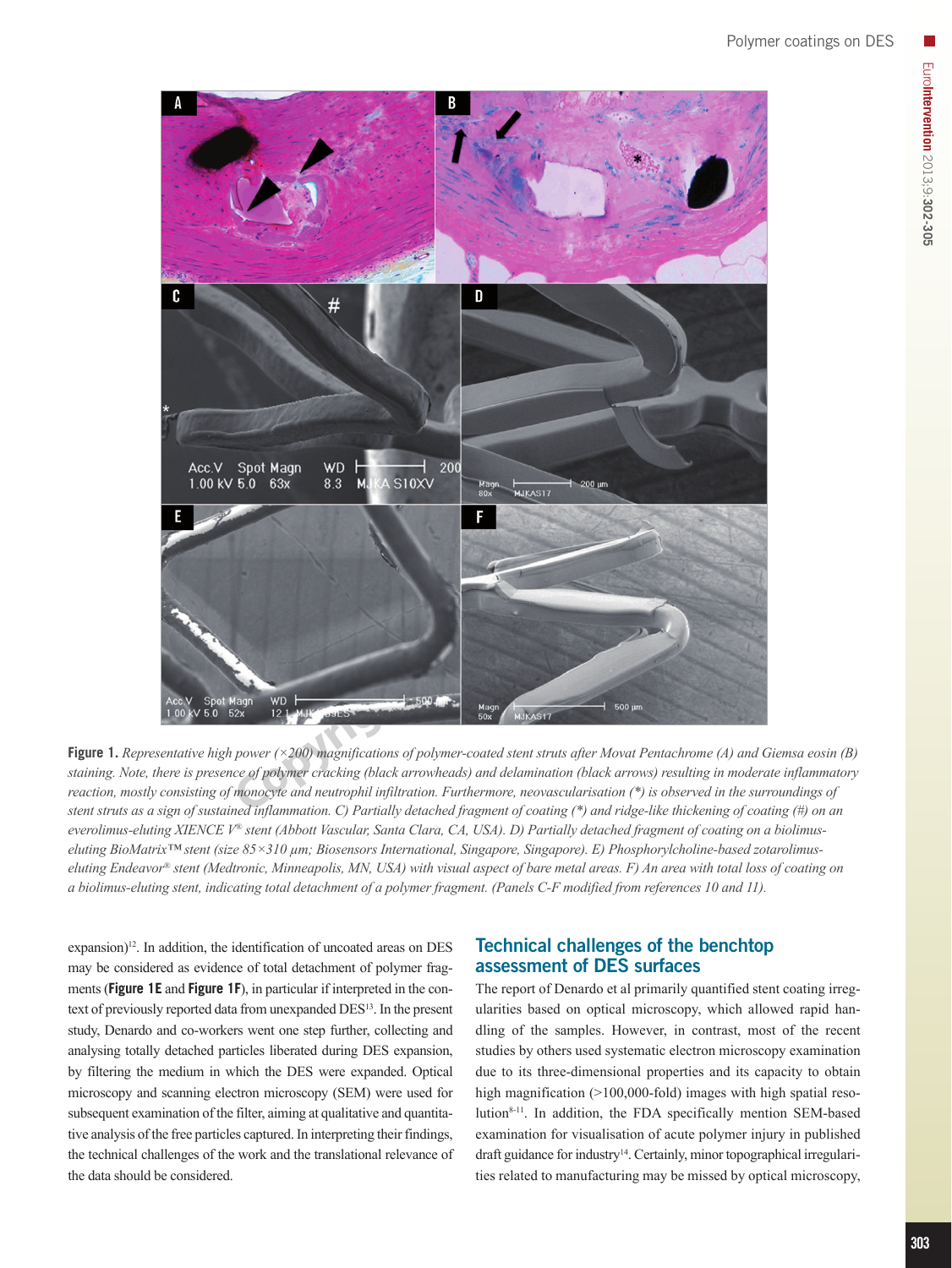such as waviness, flattening and cratering of the polymer, as well as coating adhesion (a factor in subsequent polymer webbing observed for example with the TAXUS™ stent; Boston Scientific, Natick, MA, USA). On the other hand, major polymer damage such as coating delamination, peeling and ridging is likely to be identified with both methodologies.

A number of additional technical factors deserve consideration. First, the impact of interobserver variability must be acknowledged. Adjudication of irregularities is reliant on an analyst's experience and judgement and thus entails a certain degree of subjectivity. Semiautomated tools with image analysis software could increase reproducibility and facilitate meaningful comparisons between the findings of different research groups. Second, the FDA currently suggests in a non-binding recommendation the use of a robust number of stents from multiple stent lots for each test (i.e., a minimum of three batches)<sup>14</sup>, but the optimal number of stent samples required for individual experiments is not known. In addition, it is desirable that a minimum stent surface area is examined in order not to miss certain irregularities; this may be even more important with newer-generation stents that appear to show fewer coating irregularities. Third, stent expansion in an aqueous medium followed by drying could theoretically create artificial cracking and splitting, preferentially affecting more hydrophilic coatings. This effect can be minimised by gradual passive drying without temperature changes, which seems to be the method employed by the authors. The use of environmental SEM might theoretically avoid the problem to some extent, but this imaging technique is very time-consuming, and less suitable for studies utilising stepwise scanning of relatively large surface area cylindrically shaped stent samples that have to be turned repeatedly.

## Translational relevance of these findings?

Of course, benchtop studies do not accurately mimic the complex interplay of individual stent components, delivery devices and disease conditions *in vivo*. Indeed, an important additional feature of the bench model of Denardo et al is that the stents were expanded in a fluid medium without utilisation of a vessel phantom. Benchtop testing of DES surfaces is mostly performed without the use of phantoms, as careful examination of the stent surface is impossible inside the phantom, and extraction of the sample from the phantom may increase the frequency and size of coating irregularities. One consequence of this approach is that the known impact of abluminal coating damage due to contact with the vessel wall as well as tracking to the lesion is not accounted for<sup>9</sup>. On the other hand, some investigators have shown reduction in balloon expansion-related polymer damage when stents are expanded in phantoms with compliance similar to that of human coronary arteries<sup>15</sup>. Moreover, in clinical use the majority of abluminally derived particles liberated upon balloon expansion may remain trapped in the vessel wall behind the implanted stent. Thus the local vessel wall impact of microparticles (e.g., local inflammation, endothelial dysfunction) might be more clinically important than downstream effects (such as microvascular obstruction).

In this respect, historical preclinical studies have highlighted the problem of delayed arterial healing after DES implantation and the fact that the prolonged inflammation observed after first and second-generation devices is most likely secondary to polymer residues, especially in overlapping stented sections<sup>16</sup>. Infiltration of neutrophils and eosinophils was clearly increased in first-generation DES compared to uncoated metal stents, and the pro-inflammatory contribution of damaged polymers and delamination products in this process is probably significant (**Figure 1A** and **Figure 1B**). In fact, the clinical implication of damaged durable polymers may have been under-recognised and may have a substantial impact on clinical outcomes of patients receiving these stents.

Clinical evidence supporting the importance of topographical irregularities is difficult to evaluate. There are two points of view. On the one hand, it can be argued that the differences in polymer irregularities and microparticle formation among stents might have contributed to differences in periprocedural myocardial infarction observed in some randomised clinical trials (e.g., paclitaxel-eluting versus everolimus-eluting stents<sup>17</sup>, and biolimus A9-eluting versus sirolimus-eluting stents<sup>18</sup>) as well as to the lower rates of stent thrombosis observed with newer-generation durable polymer DES<sup>19</sup>. Nevertheless, linking such findings to free particle formation during stent deployment only may be too simplistic, as various other DES or patient-related factors may play a role20. Indeed, it might equally be observed that the somewhat "less favourable" appearance of some DES on the bench did not translate into detectable safety issues in large-scale randomised trials<sup>10,21</sup>. It may well be that the advantages of stent macro-components (such as drug load and release kinetics, and stent superstructure) outweigh the impact of micro-components (such as surface irregularity and microparticle liberation). Accordingly, while we should be grateful for the important contribution of researchers such as Denardo and colleagues, more data are needed before we can be sure of the clinical relevance of the polymer irregularities and microparticles identified in bench studies.

### **Perspective**

The concept of covering DES with polymer-based coatings turned out to embody both "Samson's hair" and "Achilles' heel" of these devices. While polymer coatings have a central role in ensuring the antirestenotic efficacy of DES devices – and may even have an acute protective role in reducing thrombogenicity – these advantages occur at the collateral cost of a significant delay in arterial healing in comparison with uncoated stents, and an associated spectrum of clinicopathological events including late thrombotic stent occlusion. The present report of Denardo et al<sup>6</sup> sheds further light on the issue of balloon expansion-induced polymer disruption and microparticle liberation, an effect that appeared to vary among DES types studied. Although the clinical relevance of these findings remains to be fully elucidated, the potential relevance is such that in our opinion detailed bench evaluation of polymer coating integrity should be incorporated into European regulatory body approval processes, as is the case in the United States. In addition, we propose that the use of standardised methodology and reporting, including systematic SEM examination of coating irregularities, will allow meaningful comparison of